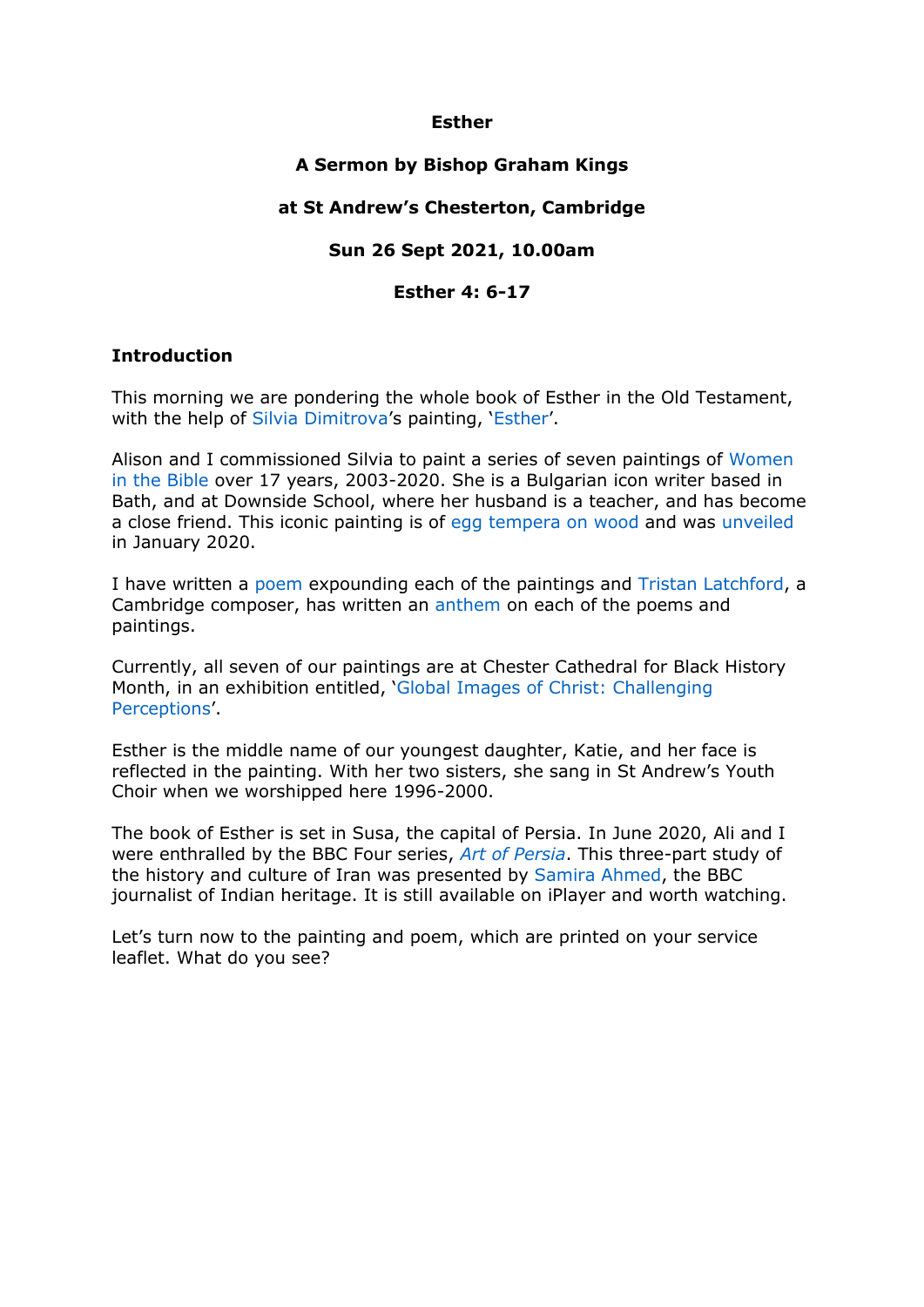

# **Questions Raised by the Painting**

Who is this woman, Framed by arches, Beautiful, bountiful, Centred, subtle, shrewd, Carrying scented lilies?

Who is this man, Pictured with pillars, Royal, imperial, Majestic, magnetic, Extending his sceptre?

Who is this man, Holding a scroll, eyes alert, Beckoning, suggesting, Suppliant, petitioning?

Who is this man, Head down, eyes closed, Gallowed, glowering, Schemer, scowling?

Who are these girls, Gazing at us, And the woman, With posy and scroll?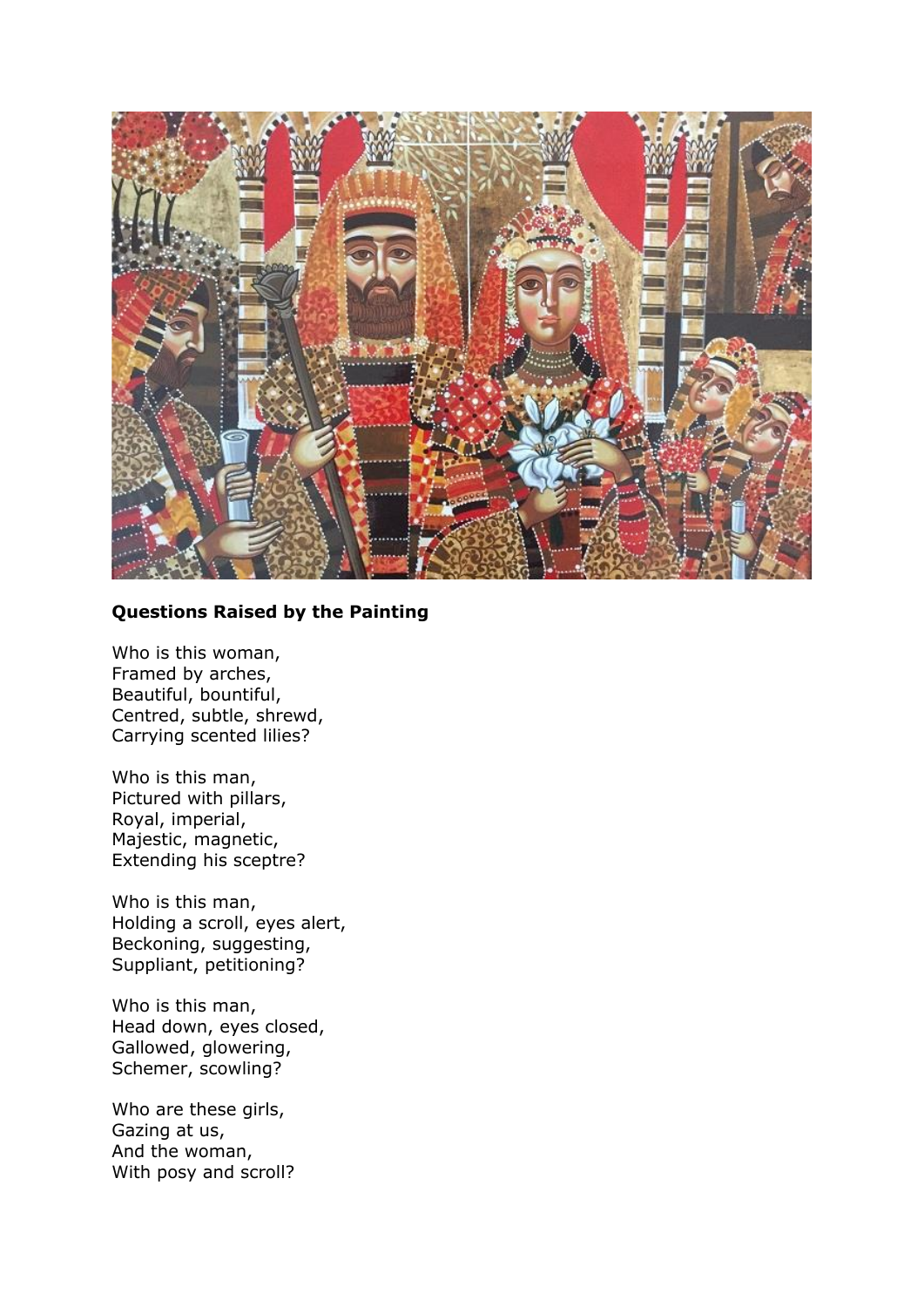#### **Exposition of the Story**

In August 2019, while we were on holiday, Silvia and her family stayed at our house in Bermondsey, London. They visited the [British Museum](https://www.britishmuseum.org/) twice and she spent five hours in the [Persian section](https://www.britishmuseum.org/collection/object/W_EPH-ME-386) to ensure that the architecture and other details of her painting were accurate.

Centre right is [Esther,](https://en.wikipedia.org/wiki/Esther) Queen of Persia. She is Jewish, but the King does not know that. He got rid of his previous Queen, Vashti, because she was disobedient to him and had stood up to him. Esther is carrying lilies which resonate with the [traditional portrayal](https://flowermag.com/consider-lily-flower/) of Mary, the mother of Jesus.

Centre left is [Xerxes](https://en.wikipedia.org/wiki/Xerxes_I) the Great, called Ahasuerus in the book of Esther, the frightening King of the Persian Empire, which stretched from India to Ethiopia. He reigned from 484 to 465 BC.

Bottom left is [Mordecai,](https://en.wikipedia.org/wiki/Mordecai) the cousin and foster-father of Esther. Previously, he had prevented the assassination of Xerxes. After overhearing some eunuchs talking about a plot to kill the King he had sent a warning to the King through Esther. Now he has to send another key message to his cousin.

[Haman,](https://en.wikipedia.org/wiki/Haman) top right, is the focused personification of persecution of the Jews in the Bible. As chief adviser to the King, he connives to get his permission to have the Jews exterminated and a day is chosen by lot for them to be executed. In particular, he hates Mordecai, and prepares a very high gallows for him, which you can see in the painting.

Mordecai sends a message to Esther that she has to 'come out' as Jewish to her husband, which would entail great courage, to save her people. He says, 'Perhaps you have come to royal dignity for such a time as this?'

Esther is brave and invites the King and Haman to a feast. There she denounces Haman and his plot. Haman is hoist with [his own petard.](https://en.wikipedia.org/wiki/Hoist_with_his_own_petard) He is hung on the very gallows he had designed for Mordecai.

The Jewish girls, bottom right, represent the Feast of [Purim](https://en.wikipedia.org/wiki/Purim) (late February or March) throughout the ages and throughout the world today. As part of the feast Jewish children read out the whole book of Esther as a memorial to being saved from persecution. In the painting one of them carries the scroll of the book of Esther. Mordecai also carries the scroll of Esther since, in Jewish tradition, he is the writer of the book.

But the story doesn't end there. Sadly, there is appalling revenge in the last three chapters. Mordecai arranges for the pre-emptive execution of 75,000 Persians the day the Jews were due to be exterminated.

Silvia and I had long discussions about how this matches with Jesus' command to love our enemies and to revoke revenge. We decided to portray the gallows, top right, as a cross.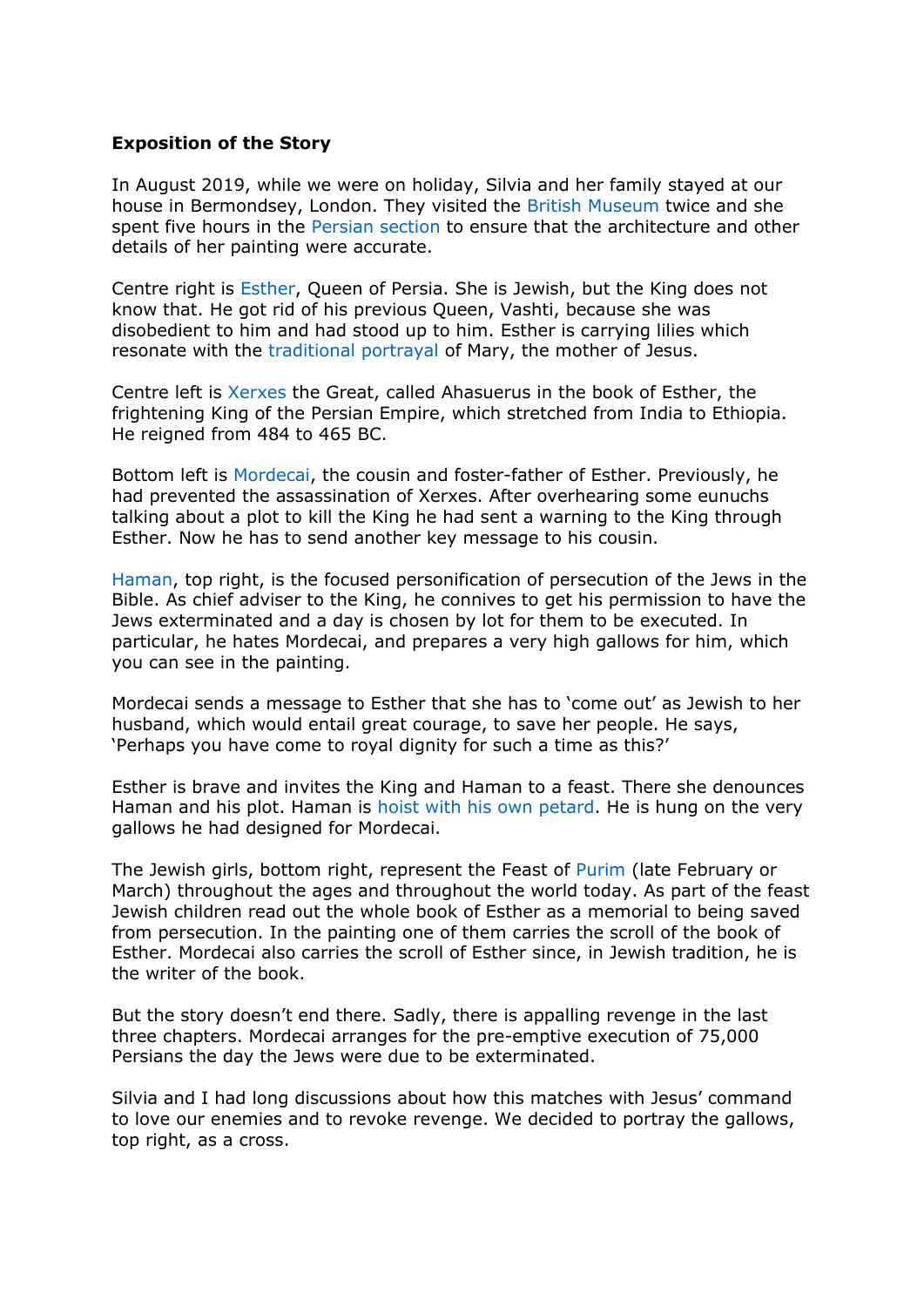Do you remember [Barabbas?](https://en.wikipedia.org/wiki/Barabbas) Barabbas was the revolutionary terrorist who was set free by Pontius Pilate when the crowd shouted for him to saved, rather than Jesus. Jesus, the innocent one, died in his place.

Even the hated Haman, the archetypical persecutor, has a chance to be saved by the Jew from Nazareth, who takes his place on the imperial gallows and absorbs violence.

#### **People in the Painting**

Esther, Jewish Queen of Persia, Orphaned, adopted, awesome, Raised to the heights, Reticent, persuasive, risk-taker, 'If I perish, I perish', Bravely delivers her race, From depths of death.

Xerxes, King of Persian Empire, Reigns in citadel of Susa, From India to Ethiopia, Opulent, hospitable, terrifying, Saved by Esther from murder, Hears her pleas for her people.

Mordecai, cousin of Esther, Foster-father, chronicler, Honourably perceptive: 'Perhaps you have come To royal dignity For such a time as this?'

Haman, vizier of Xerxes, Machiavellian murderer, Plans destruction of Jews: Snarler ensnared, Worsted, reversed, hoisted, Despised for ever.

Jewish children and families, Throughout the ages, Celebrate Purim, Reading the scroll, Feasting and sharing, Remembering friendship and revenge.

Yet, the Jew of Nazareth Enjoins love for enemies, Endures imperial gallows, Absorbing vengeance: Death is destroyed by Esther's successor at Easter.